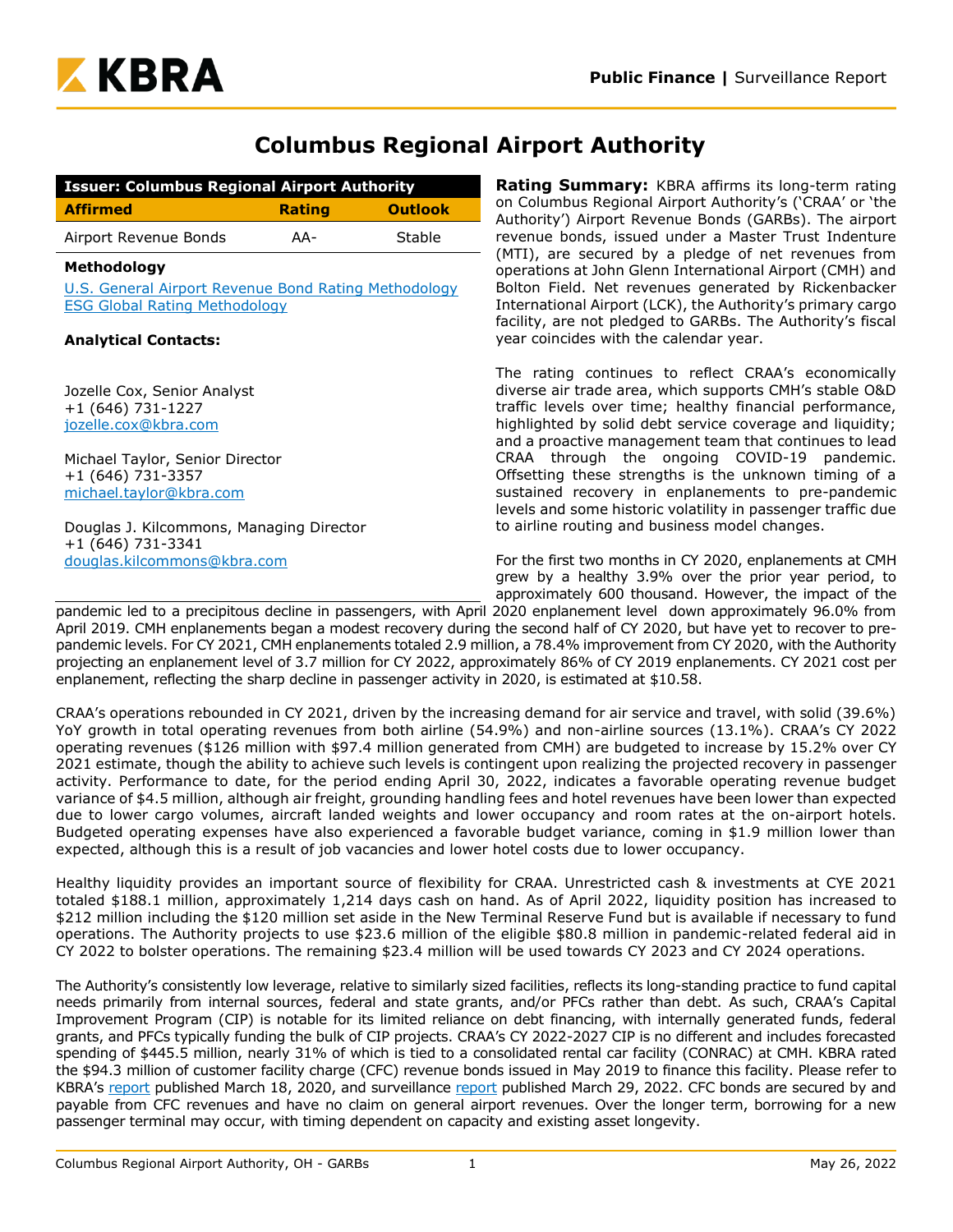The Authority benefits from other credit strengths, including a largely O&D passenger base, airline carrier diversity, and historically, pre-pandemic, upward trending enplanement levels, though modest monthly and annual traffic volatility is possible, largely tied to airline scheduling decisions and, more broadly, hub strategy. An additional strength is the economically diverse service area, which features Ohio's largest city, the State capital, and the home of Ohio State University. The regional economy has historically outperformed both the State and the U.S. The government and higher education sector are a stabilizing influence, and added diversification is provided by a sizable financial sector and an array of Fortune 500 companies. Columbus is the nation's fourteenth largest city and the fastest growing major midwestern city.

The Stable Outlook reflects the continuing recovery to date in passenger traffic, the impact of substantial federal assistance to offset reduced airline and concession activity, and the Authority's strong liquidity position which provides an important buffer against future pandemic related uncertainties including new viral variants. The outlook additionally reflects the expectation that non-airline revenues will recover to pre-pandemic levels proportionate to operating levels.

#### **Key Credit Considerations**

The rating was affirmed because of the following key credit considerations:

### **Credit Positives**

- Diverse, well-performing economic base underpins airport activity.
- Absence of airline concentration and the origin and destination nature of activity aids stability.
- Sound debt service coverage, with extremely low debt, and solid balance sheet liquidity.

### **Credit Challenges**

- Uncertainty remains for post-pandemic passenger activity recover. A COVID-19 variant that causes recovery to reverse could weigh negatively on financial performance.
- Enplanement activity that has historically been somewhat volatile, largely reflecting air carrier business model shifts and evolving hub strategies.

#### **Rating Sensitivities**

- Rapid and sustained recovery in enplanement growth with accompanying strong performance of aviation and non-aviation revenues, resulting in strengthened operating performance and liquidity growth. **+**
- Prolonged recovery in passenger traffic, potentially leading to a narrowing of operating margin and debt service coverage.
- While not expected, an erosion in liquidity or the issuance of debt leading to reduced financial flexibility and airline costs materially above current levels.

|                                                     | <b>Key Airport Ratios</b><br>FYE December 31 |                   |             |             |
|-----------------------------------------------------|----------------------------------------------|-------------------|-------------|-------------|
|                                                     |                                              | 2019              | 2020        | 2021        |
| <b>Airport Activity</b>                             |                                              |                   |             |             |
| Top carrier by market share (Southwest)             |                                              | 33.0%             | 35.0%       | 33.3%       |
| <b>CMH</b> Enplanements<br><b>YOY Change</b>        |                                              | 4,314,619<br>5.9% | 1,628,255   | 2,905,442   |
| <b>Summary Statement of Income (\$ in millions)</b> |                                              |                   |             |             |
| <b>Operating Revenues</b>                           | \$                                           | 129.3             | \$<br>79.8  | \$<br>111.4 |
| Operating Expenses Before Depreciation              | \$                                           | 93.6              | \$<br>76.2  | \$<br>56.5  |
| Net Income                                          | \$                                           | 35.7              | \$<br>3.6   | \$<br>54.9  |
| Operating Margin                                    |                                              | 27.6%             | 4.5%        | 49.3%       |
| Per Passenger Enplanement (PPE) Operating Ratios    |                                              |                   |             |             |
| Airline Revenue PPE                                 | \$                                           | 8.41              | \$<br>17.94 | \$<br>11.37 |
| Non-Airline Revenue PPE                             | \$                                           | 21.55             | \$<br>31.07 | \$<br>26.97 |
| Operating Expenditures PPE                          | \$                                           | 21.70             | \$<br>46.80 | \$<br>19.45 |
| Airline Cost PPE                                    | \$                                           | 7.72              | \$<br>16.52 | \$<br>10.58 |
| Liquidity                                           |                                              |                   |             |             |
| Days Cash on Hand <sup>1</sup>                      |                                              | 388               | 748         | 1214        |
| <b>Debt and Leverage Ratios</b>                     |                                              |                   |             |             |
| Debt Per Enplanement <sup>2</sup>                   | \$                                           | 14.1              | \$<br>31.0  | \$<br>13.7  |
| Debt Service Coverage <sup>2</sup>                  |                                              |                   |             |             |
| Calculated Per Trust Indenture                      |                                              | 2.74x             | 1.76x       | 4.98x       |
| As Presented in Airport Financials                  |                                              | 2.15x             | 2.43x       | 5.64x       |

*Source: Columbus Regional Airport Authority*

**-**

 $^{\rm 1}$ Operating expenses per CAFR; calculation uses unrestricted C&I.

<sup>&</sup>lt;sup>2</sup>Includes GARBs only.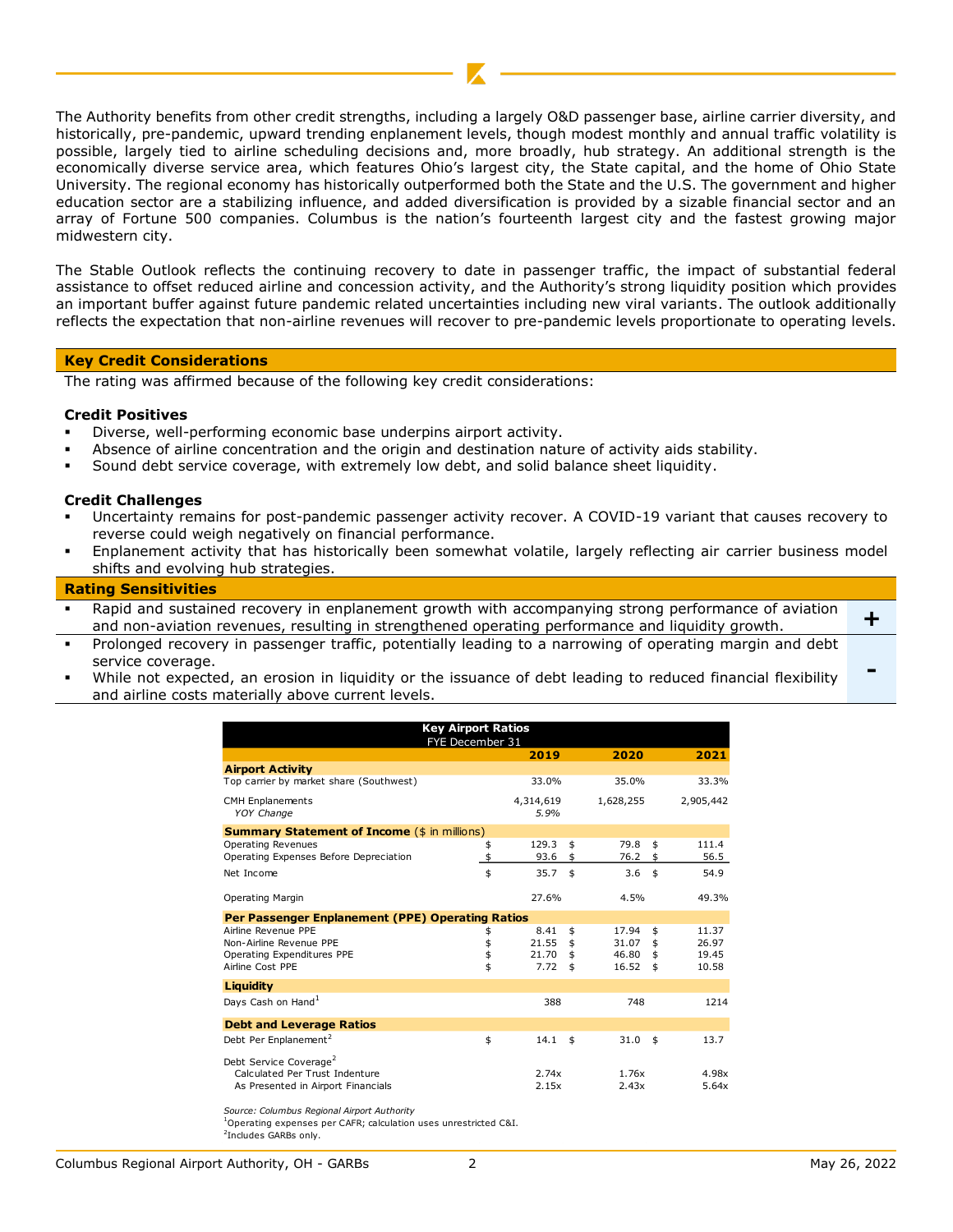| <b>Rating Determinants (RD)</b>               |           |
|-----------------------------------------------|-----------|
|                                               |           |
| 1. Management                                 | Favorable |
| 2. Economics/Demographics of the Service Area | AA-       |
| 3. Airport Utilization                        | A+        |
| 4. Airport Debt/Capital Needs                 | AAA       |
| 5. Airport Finances                           | $AA+$     |
| 6. Legal Mechanics and Security Provisions    | AA        |

Detailed reviews of the above-referenced Rating Determinants can be found in KBRA's [report](https://www.kbra.com/documents/report/43550/columbus-regional-airport-authority-surveillance-report) dated January 13, 2021. Updates to CRAA's ESG Management can be found in KBRA's [report](https://www.kbra.com/documents/report/64835/columbus-regional-airport-authority-customer-facility-charge-revenue-bonds-series-2019-surveillance-report) on the Authority's CFCs dated March 29, 2022. The following discussion updates Rating Determinants 3 and 5.

## **RD 3 Update: Airport Utilization**

CRAA's airports include commercial facilities (CMH and LCK) and small general aviation, reliever airport (Bolton Field). Located six miles east of the central business district, CMH is a medium-sized hub airport serving the City and, more broadly, central Ohio. LCK is a major cargo facility located approximately 15 miles from the city's central business district. Year round and seasonal flights by Allegiant Airlines generate LCK's only passenger traffic. Operations of LCK are not part of the MTI.

### **Air Carrier Concentration**

CMH is almost exclusively origin and destination (O&D), with varied market share among its airlines. In CY 2021, the three largest carriers were Southwest, American and Delta. KBRA believes that such broad carrier participation is indicative of a generally stable airline mix.



### **Enplanements**

Consistent with the experience of many U.S. airports, the onset of the global pandemic materially impacted air travel both domestically and internationally with enplanements declining by a precipitous 42.8% between February 2020 and March 2020, to 161,672, with an even more severe 91.5% decline between March 2020 and April 2020. After bottoming out in April 2020, CMH enplanements began a slow recovery, but have yet to recover to the pre-pandemic 2019 level as passenger volumes experienced volatility coinciding with surges of the COVID-19 variants. For CY 2021, CMH enplanements totaled 2.9 million, a 32.7% decline from CY 2019 but a 78.4% improvement from CY 2020. For the full CY 2022, the Authority projects a 27.8% increase in enplanement, to approximately 3.7 million, which represents 86% of CY 2019 enplanements.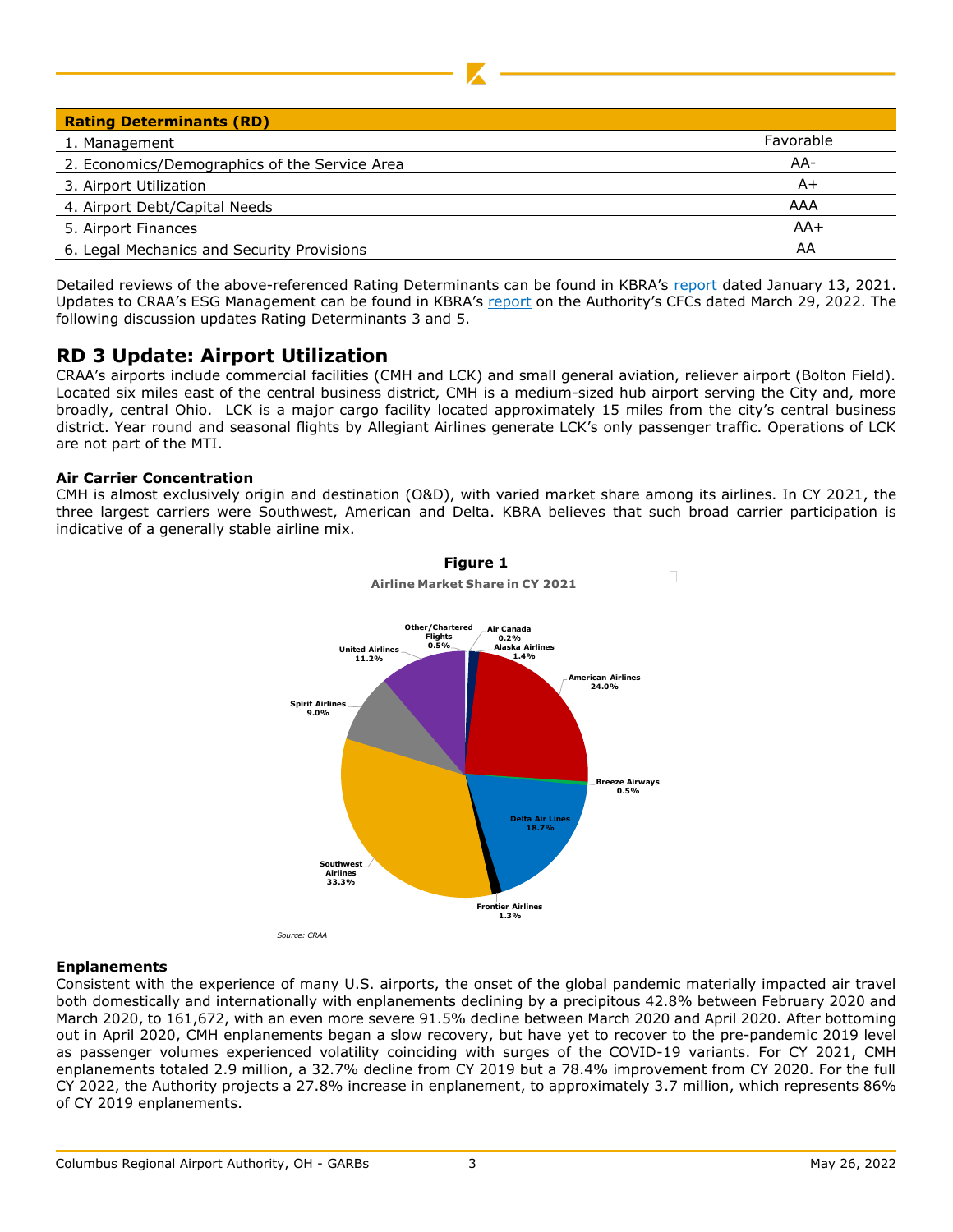|                                             |           |          | <b>Figure 2</b> |          |           |              |         |
|---------------------------------------------|-----------|----------|-----------------|----------|-----------|--------------|---------|
| <b>Monthly Airport Enplanement Activity</b> |           |          |                 |          |           |              |         |
|                                             | 2019      | Δ ΥΟΥ    | 2020            | Δ ΥΟΥ    | 2021      | <b>A YOY</b> | 2022    |
| January                                     | 283,532   | 4.4%     | 296,017         | $-64.5%$ | 104,967   | 105.5%       | 215,750 |
| February                                    | 293,744   | 3.5%     | 303,880         | $-63.1%$ | 112,115   | 109.0%       | 234,310 |
| March                                       | 392,410   | $-58.8%$ | 161,672         | 23.2%    | 199,131   | 68.4%        | 335,395 |
| April                                       | 345,374   | $-96.0%$ | 13,693          | 1334.8%  | 196,466   |              |         |
| May                                         | 391,558   | $-90.4%$ | 37,494          | 560.2%   | 247,549   |              |         |
| June                                        | 392,064   | $-78.5%$ | 84,119          | 242.0%   | 287,719   |              |         |
| July                                        | 387,964   | $-69.4%$ | 118,616         | 167.8%   | 317,602   |              |         |
| August                                      | 362,201   | $-68.6%$ | 113,705         | 135.3%   | 267,507   |              |         |
| September                                   | 346,862   | $-69.5%$ | 105,739         | 160.9%   | 275,889   |              |         |
| October                                     | 392,111   | $-65.5%$ | 135,420         | 122.1%   | 300,835   |              |         |
| November                                    | 350,291   | $-64.2%$ | 125,388         | 133.2%   | 292,374   |              |         |
| December                                    | 376,508   | $-64.8%$ | 132,512         | 128.9%   | 303,288   |              |         |
| <b>Total Year</b>                           | 4,314,619 |          | 1,628,255       |          | 2,905,442 |              | 785,455 |

*Source: Columbus Regional Airport Authority*

## **RD 5 Update: Airport Finances**

### **CY 2021 Financial Performance**

CRAA's operations rebounded in CY 2021, driven by the increasing demand for air service and travel, with solid (39.6%) YoY growth in total operating revenues from both airline (54.9%) and non-airline sources (13.1%). CY 2021 total operating revenues of \$111.4 million yielded a surplus, excluding depreciation, of \$54.8 million, or a margin of 49.2%. Non-airline revenue streams annually contribute a significant 70% or more to CRAA's operations with parking, CRAA's largest non-airline funding source, representing 26% of CY 2021 total operating revenues and concessions representing 17.8%. Net income generated by an on-airport, CRAA owned hotel property increased by \$1.5 million, to \$1.7 million (75.8% of CY 2019 levels), in CY2021, providing some diversification to non-airline revenues. Airline revenues, which account for a much smaller, though still meaningful one third of CRAA's annual operations, grew by 1.8% CAGR between CY 2016 and CY 2021, to \$33 million. Operating Expenses declined by 25.8% YoY despite increases in purchased services, hotel services and materials and supplies. These expenses were offset by the drastic decline in employee wages and benefits (by 66.1% or \$27.7 million) as the Authority recognized a reduction in OPEB expense of \$18.7 million reflecting changes in accounting standards.

|                                              |                                                                    | Figure 3           |         |         |        |         |
|----------------------------------------------|--------------------------------------------------------------------|--------------------|---------|---------|--------|---------|
|                                              | <b>Columbus Regional Airport Authority</b>                         |                    |         |         |        |         |
|                                              | <b>Statement of Revenues, Expenses and Changes in Net Position</b> |                    |         |         |        |         |
|                                              |                                                                    | CY 12/31 (\$000's) |         |         |        |         |
|                                              | 2016                                                               | 2017               | 2018    | 2019    | 2020   | 2021    |
| <b>Operating Revenues</b>                    |                                                                    |                    |         |         |        |         |
| Parking Revenue                              | 34,821                                                             | 36,006             | 38,694  | 42,944  | 17,045 | 28,930  |
| Concession Revenue                           | 21,791                                                             | 21,800             | 23,151  | 26,791  | 14,548 | 19,772  |
| Cargo Operations Revenue                     | 5,338                                                              | 6,488              | 7,791   | 7,893   | 8,206  | 11,696  |
| <b>Hotel Operations Revenue</b>              | 4,605                                                              | 4,492              | 4,615   | 4,856   | 1,579  | 5,475   |
| <b>General Aviation Revenue</b>              | 3,276                                                              | 3,524              | 3,631   | 3,919   | 3,271  | 3,874   |
| Foreign Trade Zone Fees                      | 326                                                                | 320                | 310     | 308     | 303    | 328     |
| Other Revenues                               | 3,846                                                              | 4,820              | 5,869   | 6,258   | 5,635  | 8,274   |
| Non-Airline Revenue                          | 74,003                                                             | 77,451             | 84,061  | 92,968  | 50,587 | 78,349  |
| Airline Revenue                              | 30,215                                                             | 35,125             | 32,676  | 36,297  | 29,215 | 33,042  |
| <b>Total Operating Revenues</b>              | 104,218                                                            | 112,575            | 116,738 | 129,266 | 79,802 | 111,392 |
| <b>Operating Expenses</b>                    |                                                                    |                    |         |         |        |         |
| Employee Wages & Benefits                    | 37,606                                                             | 42,287             | 43,310  | 48,137  | 41,911 | 14,225  |
| <b>Purchased Services</b>                    | 31,137                                                             | 35,124             | 36,750  | 37,064  | 28,587 | 33,500  |
| <b>Hotel Services</b>                        | 2,437                                                              | 2,487              | 2,576   | 2,669   | 1,401  | 3,818   |
| <b>Other Expenses</b>                        | 4,745                                                              | 3,990              | 5,350   | 5,737   | 4,318  | 5,020   |
| <b>Total Operating Expenses</b>              | 75,926                                                             | 83,889             | 87,986  | 93,607  | 76,217 | 56,563  |
| Depreciation Expense                         | 44,160                                                             | 46,107             | 47,232  | 48,800  | 49,283 | 50,717  |
| <b>Operating Surplus/Deficit<sup>®</sup></b> | 28,292                                                             | 28,686             | 28,751  | 35,658  | 3,585  | 54,829  |
| Operating Margin*                            | 27.1%                                                              | 25.5%              | 24.6%   | 27.6%   | 4.5%   | 49.2%   |
| *Excluding Depreciation                      |                                                                    |                    |         |         |        |         |
| Source: CRAA CAFR                            |                                                                    |                    |         |         |        |         |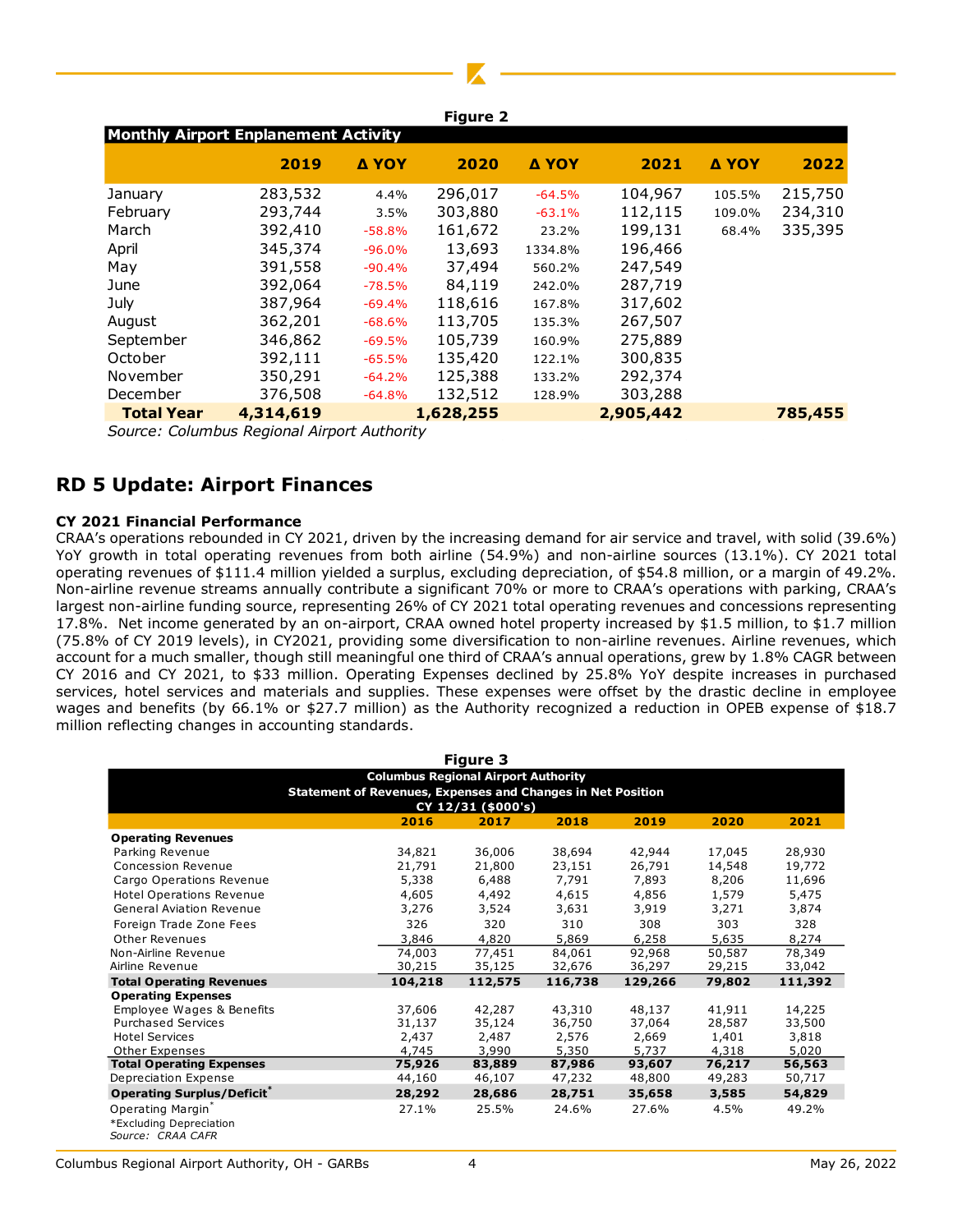Per indenture reporting, CY 2021 debt service coverage was a healthy 4.98x. Coverage is above the longstanding favorable trend.

|                                        |          | <b>Figure 4</b>                                                 |              |          |          |
|----------------------------------------|----------|-----------------------------------------------------------------|--------------|----------|----------|
|                                        |          | <b>Columbus Regional Airport Authority (CMH &amp; TZR Only)</b> |              |          |          |
|                                        |          | <b>Debt Service Coverage Calculated Per Trust Indenture</b>     |              |          |          |
|                                        |          | CY 12/31                                                        |              |          |          |
| $(s$ in thousands)                     | 2017     | 2018                                                            | 2019         | 2020     | 2021     |
| <b>Gross Revenues</b>                  | \$99,252 | \$101,630                                                       | \$111,080    | \$84,184 | \$98,522 |
| <b>Total Expenses</b>                  | 71,566   | 72,922                                                          | 78,826       | 63,044   | 40,713   |
| Net Revenues                           | 27,686   | 28,708                                                          | 32,254       | 21,140   | 57,809   |
| Interest Income on Reserves            | (634)    | (692)                                                           | (964)        | (1,050)  | (669)    |
| Amount Available for DS                | \$27,052 | \$28,016                                                        | \$31,290     | \$20,089 | \$57,140 |
| Principal                              | 9,378    | 9,966                                                           | 10,152       | 10,342   | 10,595   |
| Interest                               | 1,643    | 1,460                                                           | <u>1,274</u> | 1,084    | 887      |
| <b>Total Debt Service</b> <sup>®</sup> | \$11,021 | \$11,426                                                        | \$11,426     | \$11,426 | \$11,482 |
| <b>DEBT SERVICE COVERAGE</b>           | 2.45     | 2.45                                                            | 2.74         | 1.76     | 4.98     |
| $*$ Airport Dovanua Ponde (CADRe)      |          |                                                                 |              |          |          |

|                                                                                                                                                                                                                                                                                                                                                                                                              |          | CY 12/31                                   | Debt Service Coverage Calculated Per Trust Indenture |          |          |          |
|--------------------------------------------------------------------------------------------------------------------------------------------------------------------------------------------------------------------------------------------------------------------------------------------------------------------------------------------------------------------------------------------------------------|----------|--------------------------------------------|------------------------------------------------------|----------|----------|----------|
| $(s$ in thousands)                                                                                                                                                                                                                                                                                                                                                                                           | 2017     | 2018                                       | 2019                                                 |          | 2020     | 2021     |
| <b>Gross Revenues</b>                                                                                                                                                                                                                                                                                                                                                                                        | \$99,252 | \$101,630                                  | \$111,080                                            |          | \$84,184 | \$98,522 |
| <b>Total Expenses</b>                                                                                                                                                                                                                                                                                                                                                                                        | 71,566   | 72,922                                     | 78,826                                               |          | 63,044   | 40,713   |
| <b>Net Revenues</b>                                                                                                                                                                                                                                                                                                                                                                                          | 27,686   | 28,708                                     | 32,254                                               |          | 21,140   | 57,809   |
| Interest Income on Reserves                                                                                                                                                                                                                                                                                                                                                                                  | (634)    | (692)                                      | (964)                                                |          | (1,050)  | (669)    |
| Amount Available for DS                                                                                                                                                                                                                                                                                                                                                                                      | \$27,052 | \$28,016                                   | \$31,290                                             |          | \$20,089 | \$57,140 |
| Principal                                                                                                                                                                                                                                                                                                                                                                                                    | 9,378    | 9,966                                      | 10,152                                               |          | 10,342   | 10,595   |
| Interest                                                                                                                                                                                                                                                                                                                                                                                                     | 1,643    | 1,460                                      | 1,274                                                |          | 1,084    | 887      |
| <b>Total Debt Service</b> *                                                                                                                                                                                                                                                                                                                                                                                  | \$11,021 | \$11,426                                   | \$11,426                                             |          | \$11,426 | \$11,482 |
| <b>DEBT SERVICE COVERAGE</b><br>*Airport Revenue Bonds (GARBs)<br>Source: CRAA                                                                                                                                                                                                                                                                                                                               | 2.45     | 2.45                                       | 2.74                                                 |          | 1.76     | 4.98     |
| During the five years preceding the COVID-19 pandemic, CRAA's cost per enplaned passenger (CPE) averaged a low<br>\$7.64 per enplanement. The impact of the pandemic-induced reduction in passenger activity in the last two years                                                                                                                                                                           |          |                                            |                                                      |          |          |          |
| increased the CPE in CY 2020 to \$16.52 and \$10.58 in CY 2021.                                                                                                                                                                                                                                                                                                                                              |          |                                            |                                                      |          |          |          |
|                                                                                                                                                                                                                                                                                                                                                                                                              |          | Figure 5                                   |                                                      |          |          |          |
|                                                                                                                                                                                                                                                                                                                                                                                                              |          | <b>Columbus Regional Airport Authority</b> |                                                      |          |          |          |
|                                                                                                                                                                                                                                                                                                                                                                                                              |          | <b>Airline Cost Per Enplanement (CMH)</b>  |                                                      |          |          |          |
|                                                                                                                                                                                                                                                                                                                                                                                                              |          | CY 12/31<br>2017                           | 2018                                                 | 2019     | 2020     | 2021     |
| OPERATING REVENUES (\$000's)                                                                                                                                                                                                                                                                                                                                                                                 |          |                                            |                                                      |          |          |          |
| Airline Cost for the Airfield Area                                                                                                                                                                                                                                                                                                                                                                           |          | 15,813                                     | 17,516                                               | 19,099   | 14,602   | 18,708   |
| Airline Cost for the Terminal Building                                                                                                                                                                                                                                                                                                                                                                       |          | 16,610                                     | 17,803                                               | 17,258   | 14,917   | 13,609   |
| Airline Cost for the Aircraft Parking Area                                                                                                                                                                                                                                                                                                                                                                   |          | 4,072                                      | 4,428                                                | 4,170    | 3,828    | 3,318    |
| General Airline Credit                                                                                                                                                                                                                                                                                                                                                                                       |          | (5,884)                                    | (5, 722)                                             | (5, 485) | (6, 445) | (4,898)  |
| Supplemental Airline Credit                                                                                                                                                                                                                                                                                                                                                                                  |          | (1,000)                                    | (1,750)                                              | (1,750)  |          |          |
| <b>Total Airline Cost</b>                                                                                                                                                                                                                                                                                                                                                                                    |          | 29,611                                     | 32,275                                               | 33,292   | 26,902   | 30,737   |
| Enplanements (000)                                                                                                                                                                                                                                                                                                                                                                                           |          | 3,785                                      | 4,076                                                | 4,315    | 1,628    | 2,905    |
|                                                                                                                                                                                                                                                                                                                                                                                                              |          | 7.82                                       | 7.92                                                 | 7.72     | 16.52    | 10.58    |
|                                                                                                                                                                                                                                                                                                                                                                                                              |          |                                            |                                                      |          |          |          |
| Airline Cost per Enplaned Passenger (\$)<br>Source: CRAA CAFR                                                                                                                                                                                                                                                                                                                                                |          |                                            |                                                      |          |          |          |
|                                                                                                                                                                                                                                                                                                                                                                                                              |          |                                            |                                                      |          |          |          |
| The Authority maintains healthy levels of liquidity, which provides flexibility to manage unexpected revenue interruptions<br>or costs increases. At CYE 2021, unrestricted cash & investments totaled \$188.1 million, including \$94.8 million of<br>current unrestricted cash and investments. Restricted cash and investments, representing PFC and CFC balances, totaled<br>\$56.1 million at CYE 2021. |          |                                            |                                                      |          |          |          |
| The Authority has been allocated \$80.8 million of pandemic-related federal aid: \$33.8 million in funds from the<br>Coronavirus Aid Recovery and Economic Security (CARES) Act, \$11.6 million in funds from the Coronavirus Response                                                                                                                                                                       |          |                                            |                                                      |          |          |          |
| and Relief Supplemental Appropriations Act (CRRSAA) and \$35.4 million in funds from the American Rescue Plan Act                                                                                                                                                                                                                                                                                            |          |                                            |                                                      |          |          |          |
| (ARPA). These funds have been used to supplement operations and offset the pandemic-induced activity-based revenue<br>declines. After CY 2022, CRAA expects to have \$23.4 million remaining which will be used towards CY 2023 and CY                                                                                                                                                                       |          |                                            |                                                      |          |          |          |

## **Bankruptcy Assessment**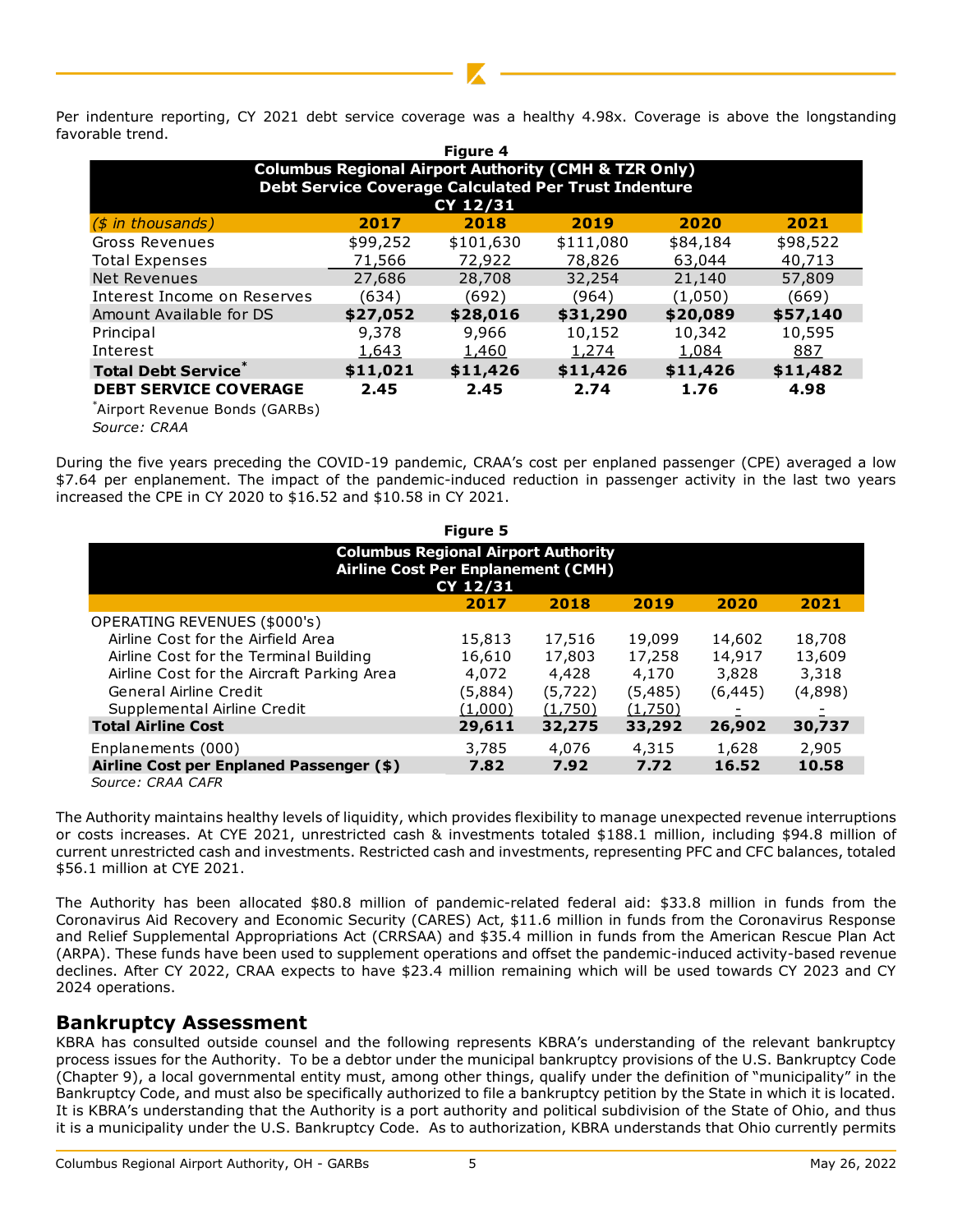local government entities in the State to file for Chapter 9 relief with the permission of the State Tax Commissioner. KBRA also is informed that Ohio law provides, in addition, a fiscal emergency program for municipal corporations, counties, and townships, under which a commission is appointed to develop a plan to remedy a municipality's fiscal distress, and the commission oversees the financial activity of the government until the emergency is terminated. However, it is not entirely clear that this program applies to Ohio port authorities such as the Authority.

### A. Statutory and Special Revenues Liens under the Bankruptcy Code

The authorizing statute (Ohio Rev. Code Section 4582.48) for the Authority's revenue bonds, as a port authority, provides for the immediate imposition of a lien on port authority revenues pledged to payment of the Bonds. KBRA understands that such provisions may create a statutory lien under applicable U.S. Bankruptcy law, which if such a lien were found by a bankruptcy court would mean that bondholders would likely be treated as secured creditors in a bankruptcy proceeding of the Authority, independently of whether there is a special revenues lien (discussed below). However, to KBRA's knowledge this Ohio statutory lien provision, which is not as clear as more recent statutory lien legislation, has yet to be applied by any reported bankruptcy court decision, and thus this potential result for bondholders in such a case remains uncertain. In addition, unlike a special revenues lien, a statutory lien is not exempted from the automatic stay arising on the filing of a Chapter 9 petition. Accordingly, a statutory lien does not prevent default. Nonetheless, a statutory lien should reduce the ultimate bankruptcy risk of non-recovery on the Bonds if, by having a statutory lien, the owners were treated as secured creditors in a bankruptcy proceeding of the Authority.

Separate from the matter of a statutory lien, because the Net Revenues pledged for payment of the Bonds are generated by the various charges, landing fees, rentals, use charges, concession and other revenues of John Glenn International Airport (CMH) and Bolton Field (collectively the "Airports"), KBRA understands, based on consultation with external counsel, that such Net Revenues should qualify as "special revenues" as that term is defined in the Bankruptcy Code. There are separate protections in Chapter 9 for revenue bonds that fall within those special revenues definitions. Assuming there is no shortfall of funds to make debt service, given that the Bonds are revenue bonds that appear to be secured by a pledge of special revenues it is KBRA's understanding that, if the Authority were authorized to file for protection under Chapter 9, it should generally be expected that such filing should have little to no effect on the payment of the Bonds during the bankruptcy case.

That stated, there are several additional issues that arise. If the Authority were to become a debtor in a proceeding under Chapter 9 of the Bankruptcy Code, the bankruptcy court could possibly decide that (i) post-bankruptcy revenue bond payments by the Authority are merely optional and not mandatory under the special revenues provisions of the Bankruptcy Code and/or (ii) the automatic stay exception for special revenues in those provisions does not apply (including to possible enforcement action by the Trustee) or is limited to amounts then on hand with the Authority or the Trustee. If the bankruptcy court were to interpret the Bankruptcy Code in that (or a similar) fashion, the parties to the proceedings may be prohibited for an unpredictable amount of time from taking any action to collect any amount from the Authority, or from enforcing any obligation of the Authority, without the bankruptcy court's permission. However, it is KBRA's understanding that such a ruling would be contrary to historical experience in Chapter 9, and the clear intent of Congress regarding the continued payment of municipal revenue bonds post-bankruptcy, as expressed in the legislative history for the special revenues amendments to Chapter 9 and as interpreted in properly-reasoned existing (albeit limited) case precedent under Chapter 9.

Assuming the pledged Revenues are in fact determined to be "special revenues," the Bankruptcy Code provides that, to keep revenue-generating municipal assets operating, special revenues can be applied to necessary operating expenses of the project or system ahead of all other obligations – including bondholder payments. This rule applies regardless of contrary provisions of the transaction documents, if such governing documents do not adequately provide for payment of necessary operating expenses. In determining necessary operating expenses for the Airports, in a Chapter 9 case the bankruptcy court thus may not be limited by the provisions defining Operating Expenses, or otherwise governing the flow of funds, in the Indenture or other bond issuance documents.

One other issue bears mention. While there is no case law from which to make a definitive judgment, assuming the existence of a special revenues lien and/or statutory lien in favor of holders of the Bonds, KBRA understands that it is possible – in the context of confirming a Plan of adjustment in a Chapter 9 case where the Plan has not received the requisite consent of the holders of the Bonds – a bankruptcy court may confirm a plan that adjusts the timing of payments on the Bonds or the interest rate or other terms of the Bonds provided that (i) the bondholders retain their lien on the Net Revenues, and (ii) the payment stream has a present value equal to the value of the revenues subject to the statutory lien or special revenues lien, if applicable, and (iii) the bankruptcy court finds that these and any other adjustments to the Bonds' terms are fair and equitable.